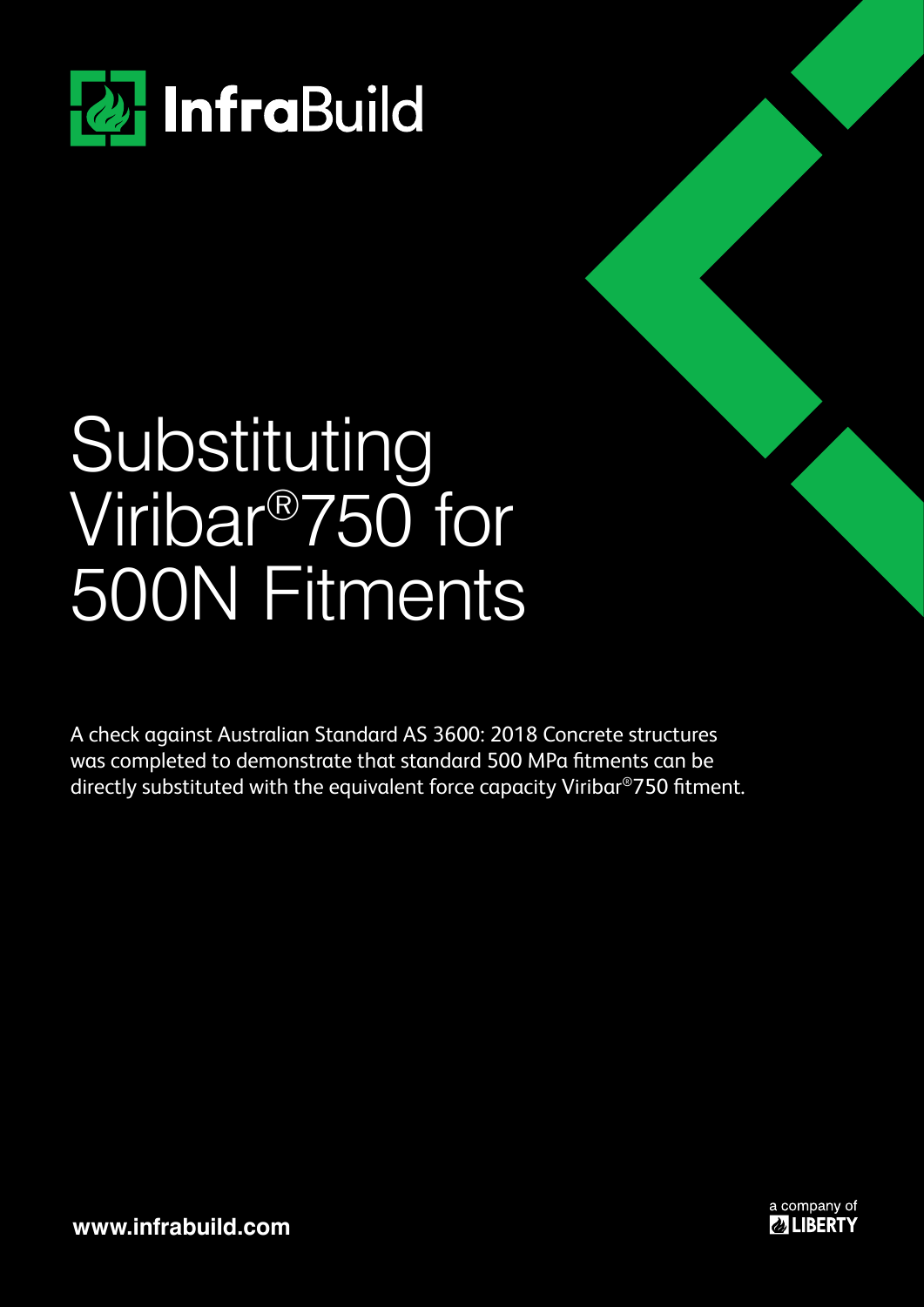#### **Disclaimer:**

This publication is provided to assist engineers and designers with specifying Viribar®750. Users of this information are required to check this information to satisfy themselves of its accuracy and not rely on it without doing so first. Unless required by the law, the company cannot accept responsibility for any loss, damage or consequence resulting from the use of this publication.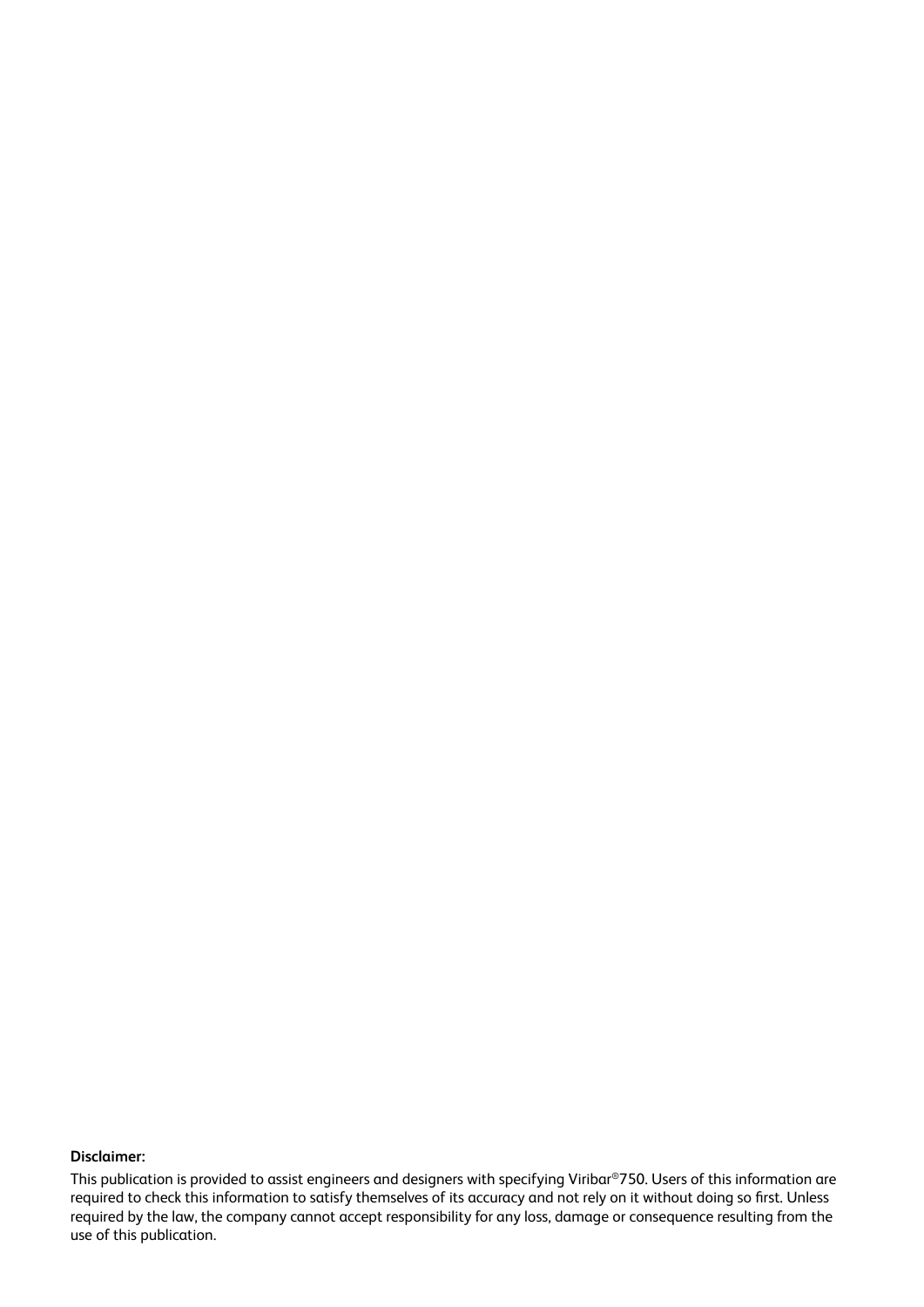# **To** InfraBuild

### **Building Possibilities**

**REFERENCE** 

| <b>2 Infra</b> Build |                                                                                   | Project             | Viribar <sup>®</sup> 750 Fitments<br>Substitution of 500N Fitments |             |  |
|----------------------|-----------------------------------------------------------------------------------|---------------------|--------------------------------------------------------------------|-------------|--|
|                      |                                                                                   | Subject<br>Designer |                                                                    |             |  |
|                      |                                                                                   |                     | A.Nq                                                               |             |  |
|                      | uilding Possibilities                                                             | Date                | 21 May 2021                                                        | 1/5<br>Page |  |
| Erence               |                                                                                   | CALCULATION         |                                                                    |             |  |
|                      | This check covers the relevant the Clauses in AS3600 relating to column fitments, |                     |                                                                    |             |  |
|                      | specifically Clauses 10.7.2 to 10.7.4 incl. and 14.5.4                            |                     |                                                                    |             |  |

| Designation                               | Units           | V8.2  | N <sub>10</sub> | V9.8  | N <sub>12</sub> | V13    | N <sub>16</sub> |
|-------------------------------------------|-----------------|-------|-----------------|-------|-----------------|--------|-----------------|
| Diameter                                  | mm              | 8.165 | 10              | 9.798 | 12              | 13.064 | 16              |
| $Grade - f_{sylf}$                        | MPa             | 750   | 500             | 750   | 500             | 750    | 500             |
| Area - A <sub>b.fit</sub>                 | mm <sup>2</sup> | 52.4  | 78.5            | 75.4  | 113.1           | 134.0  | 201.1           |
| Capacity -<br>$A_{b,fit} \times f_{sv,f}$ | kN              | 39.3  | 39.3            | 56.5  | 56.5            | 100.5  | 100.5           |

Check to show using the data from the table above that:

Viribar®750 V8.2, V9.8 and V13 directly substitutes for N10, N12 and N16 respectively

Let  $(A_b)_{fit}$  500  $\overline{A}$   $\overline{500}$  =  $(A_b)_{fit}$  750 denote the general case

| C1.10.7.2 | <b>Functions of fitments</b>                                                         |
|-----------|--------------------------------------------------------------------------------------|
|           | Satisfy Clause 10.7.3 to confine concrete                                            |
|           | Satisfy Clause 10.7.4 to provide lateral restraint of longitudinal bars              |
|           | against buckling                                                                     |
|           | Satisfy Section 14 - Earthquake action in moment resisting frames                    |
| C1.10.7.3 | Confinement to the core                                                              |
|           | CI.10.7.3.1 General requirements                                                     |
|           | (a) for columns where $f_c \le 50$ MPa - deemed to satisfy if CI 10.7.4 is satisfied |
|           | (b) (i) for columns where $f_c$ > 50 MPa - need to check Cl 10.7.3.2; 10.7.3.3 &     |
|           | 10.7.314                                                                             |
|           | (ii) Does not impact on dia., impacts on spacing relative to dimensions only         |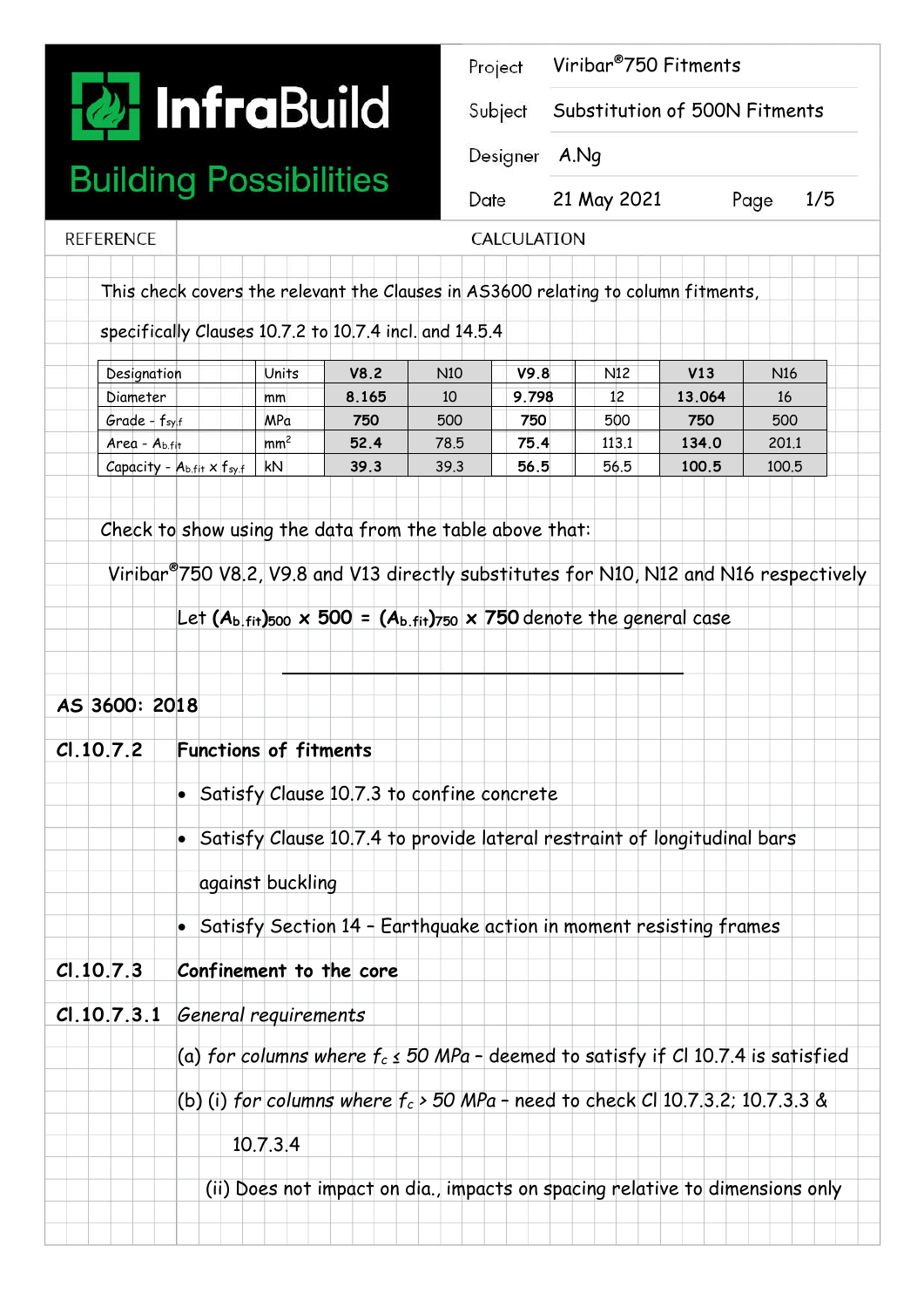

### **Building Possibilities**

|                                                      |                                                                                         | Project                          | Viribar <sup>®</sup> 750 Fitments |  |             |
|------------------------------------------------------|-----------------------------------------------------------------------------------------|----------------------------------|-----------------------------------|--|-------------|
| <b>2 InfraBuild</b><br><b>Building Possibilities</b> |                                                                                         | Subject<br>Designer A.Ng<br>Date | Substitution of 500N Fitments     |  |             |
|                                                      |                                                                                         |                                  |                                   |  |             |
|                                                      |                                                                                         |                                  | <b>REFERENCE</b>                  |  | CALCULATION |
|                                                      | CI.10.7.3.2 Calculation of core confinement by rational calculation                     |                                  |                                   |  |             |
|                                                      | Use simplified calculation in C  10.7.3.3                                               |                                  |                                   |  |             |
| Cl.10.7.3.3                                          | Calculation of core confinement by simplified calculation                               |                                  |                                   |  |             |
| Eq. $10.7.3.3(1) -$                                  | $f_{r,eff} = k_e f_r$                                                                   |                                  |                                   |  |             |
|                                                      | Determine frusing equation 10.7.3.3(2)                                                  |                                  |                                   |  |             |
|                                                      | Determine ke using equation 10.7.3.3(3)                                                 |                                  |                                   |  |             |
| $Eq. 10.7.3.3(2) -$                                  | $\sum_{i=1}^{m} A_{b} f_{it} f_{sy} \sin \theta$<br>$\boldsymbol{f_r}$<br>$d_{\rm s}$ s |                                  | Where $f_{sy} \le 800MPa$         |  |             |
|                                                      | $\sim$ $\sim$ $\sim$ $\sim$ $\sim$<br><b>EAA</b>                                        |                                  |                                   |  |             |

**Since (Ab.fit)500 x 500 = (Ab.fit)750 x 750;** 

And sin θ, ds and s are unchanged,

Then - **(fr** )500 = **(fr** )750

**(a)** *For rectangular sections*

Eq. 10.7.3.3(3) - 
$$
k_e = \left(1 - \frac{nw^2}{6A_c}\right)\left(1 - \frac{s}{2b_c}\right)\left(1 - \frac{s}{2d_c}\right)
$$

No terms dependant on fitment strength  $f_{syl}$  or fitment area  $A_{b,fit}$ 

**(b)** *For circular sections*

#### **Eq.** 10.7.3.3(4) -  $\qquad$   $k_e = \left(1 - \frac{s}{2d_s}\right)$  $\big)$  $\mathbf{z}$

No terms dependant on fitment strength  $f_{syl}$  or fitment area  $A_{b,fit}$ 

**Alternatively,** for rectangular or circular columns the effective

confining pressure can be calculated using:

**Eq. 10.7.3.3(5)** – fr.eff =  $0.5k_{e}\rho f_{s}$ 

Where  $\rho = \frac{A_{b,fit} \times total \, perim. \, of \, fitness \, crossing \, the \, section}$  $A_c \times s$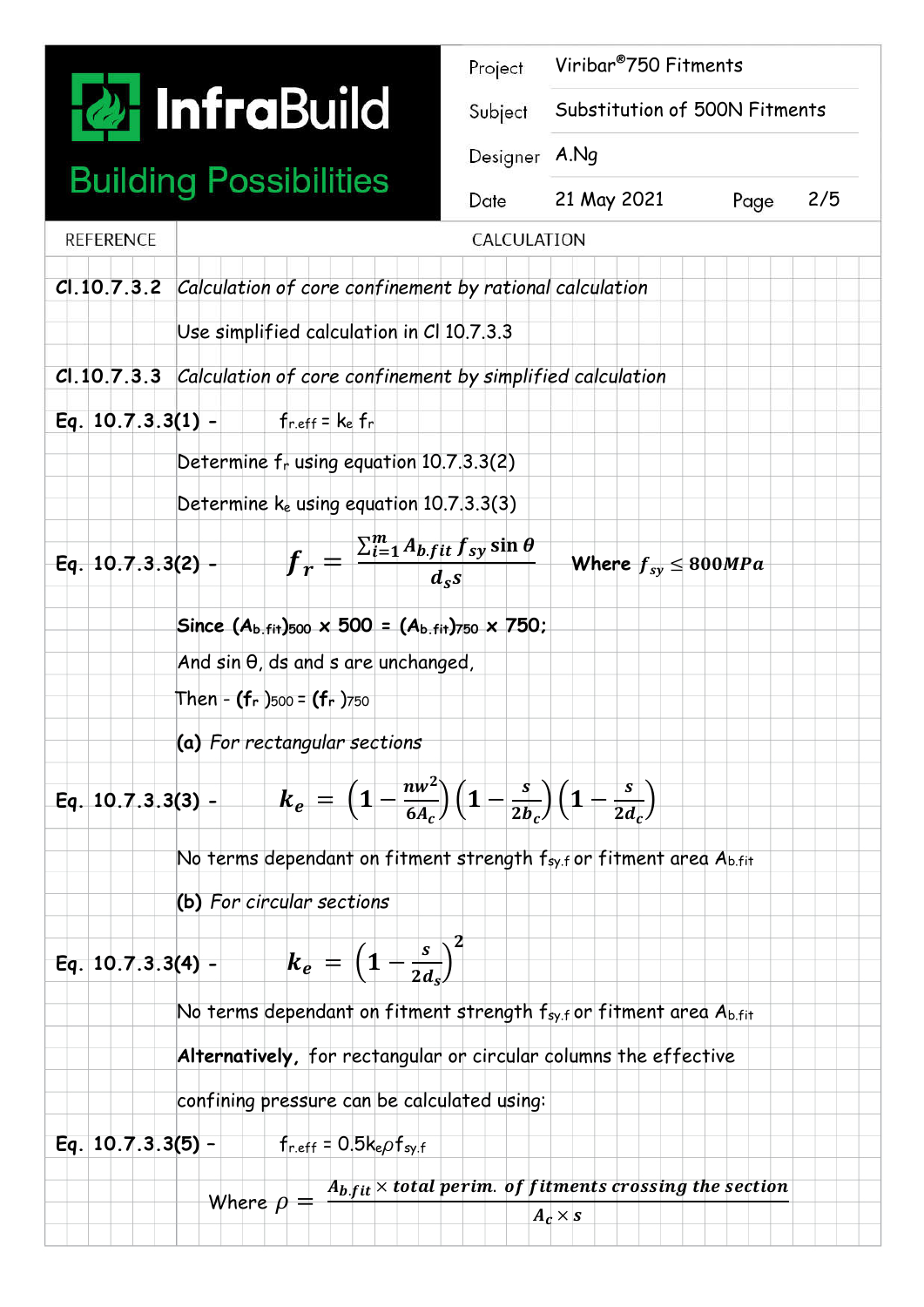# **T** Infral

### **Building Possi**

|                     |                                                                                                                                     | Project     | Viribar <sup>®</sup> 750 Fitments              |      |     |
|---------------------|-------------------------------------------------------------------------------------------------------------------------------------|-------------|------------------------------------------------|------|-----|
|                     | <b><i><u>a.</u></i></b> InfraBuild                                                                                                  | Subject     | Substitution of 500N Fitments                  |      |     |
|                     |                                                                                                                                     | Designer    | A.Nq                                           |      |     |
|                     | <b>Building Possibilities</b>                                                                                                       | Date        | 21 May 2021                                    | Page | 3/5 |
| <b>REFERENCE</b>    |                                                                                                                                     | CALCULATION |                                                |      |     |
|                     | Substituting into Eq $10.7.3.3(5)$ +                                                                                                |             |                                                |      |     |
|                     | $f_{r.eff} = 0.5 k_e \frac{A_{b. fit} \times total \, perim. \, of \, fitness}$ of fitments crossing the section $\times f_{s y.f}$ |             | $A_c \times s$                                 |      |     |
|                     | Re-arranging                                                                                                                        |             |                                                |      |     |
|                     | $f_{r.eff} = 0.5 k_e^{-(A_{b,fit} \times f_{sy.f}) \times total\ perim. of\ fitments crossing\ the\ section}$                       |             | $A_c \times s$                                 |      |     |
|                     | Now, $(A_b)_{fit}$ = $(A_b)_{fit}$ = $(A_b)_{fit}$ = $(2.750)$ ;                                                                    |             |                                                |      |     |
|                     | fitment perimeter and spacing is the same as is the column area $A_c$                                                               |             |                                                |      |     |
|                     | $\therefore$ (fr.eff)500 = (fr.eff)750                                                                                              |             |                                                |      |     |
|                     | Ie. If the design capacity of the Viribar®750 fitment equals the design capacity                                                    |             |                                                |      |     |
|                     | of the 500 MPa fitment, then the effective confining pressure is the same.                                                          |             |                                                |      |     |
| Cl.10.7.3.4         | Deemed to conform core confinement                                                                                                  |             |                                                |      |     |
|                     | (a) For rectangular sections:                                                                                                       |             |                                                |      |     |
| Eq. $10.7.3.4(1)$ - | Min Fitment spacing $\leq$                                                                                                          |             | $15nA_{b.fit}f_{sy.f}$<br>$f'_{c}\sqrt{A_{c}}$ |      |     |
|                     | (b) For circular sections:                                                                                                          |             |                                                |      |     |

**(b)** *For circular sections:*

Eq. 10.7.3.4(2) - Min Fitment spacing 
$$
\leq \frac{100A_{b,fit}f_{sy,f}}{d_s f'_c}
$$

Now,  $(A_{b.fit})_{500} \times 500 = (A_{b.fit})_{750} \times 750$ 

And n, number of fitments; f'c; Ac, area of column and ds, overall dimension of

fitments do not change

 $\therefore$  (Min fitment spacing) $500 = (Min$  fitment spacing) $750$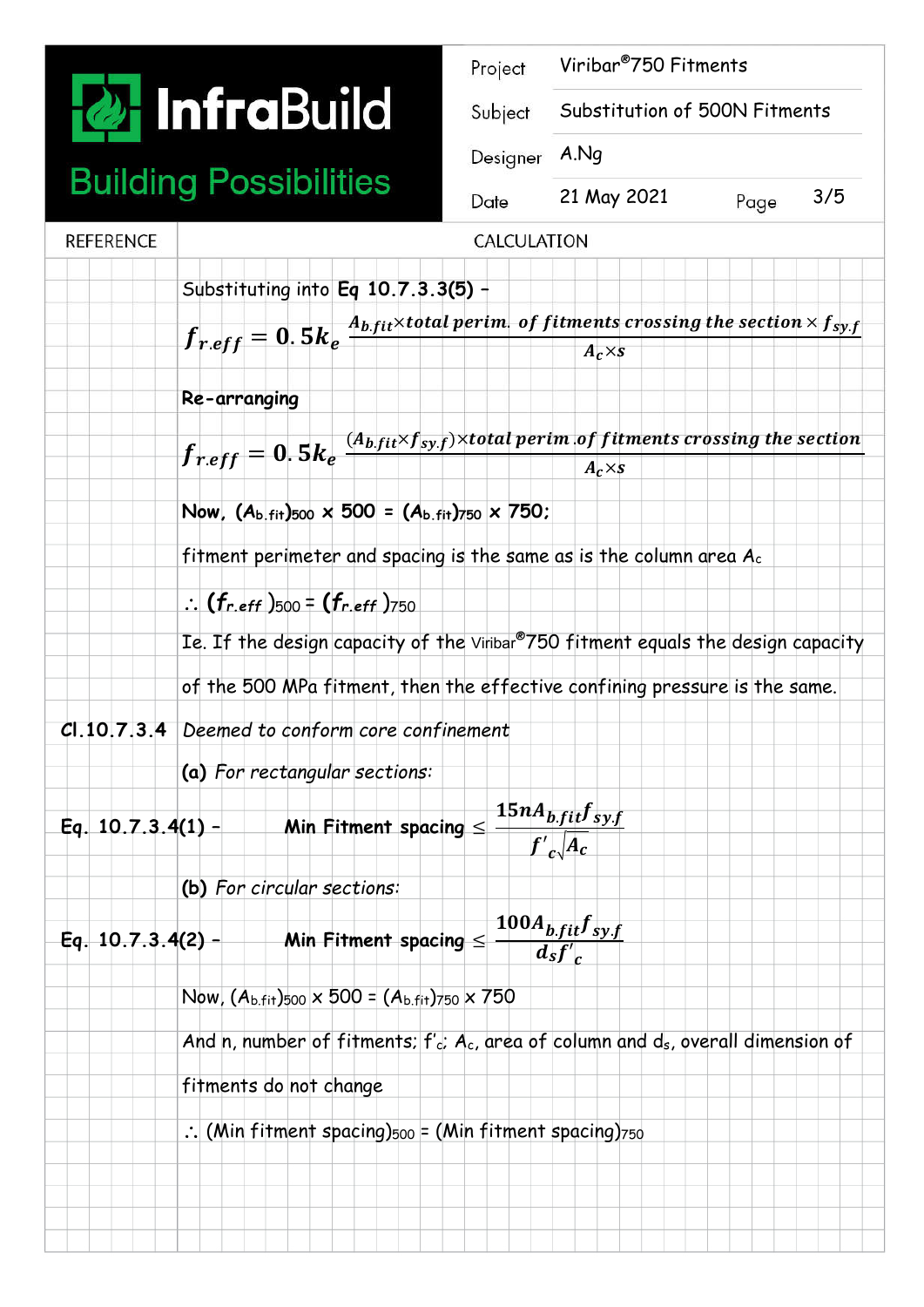

### **Building Possibilities**

| Project | Viribar <sup>®</sup> 750 Fitments |  |
|---------|-----------------------------------|--|
|---------|-----------------------------------|--|

Subject Substitution of 500N Fitments

Designer A.Ng

Date

21 May 2021 Page 4/5

| <b>REFERENCE</b> |                                                                                        | CALCULATION                                                             |                                     |
|------------------|----------------------------------------------------------------------------------------|-------------------------------------------------------------------------|-------------------------------------|
| C1.10.7.4        | Restraint of longitudinal reinforcement                                                |                                                                         |                                     |
| Cl.10.7.4.1      | General requirements                                                                   |                                                                         |                                     |
|                  | No impact from fitment strength $f_{syl}$ or fitment area $A_{b.fit}$                  |                                                                         |                                     |
|                  | Cl. 10.7.4.2 Lateral restraint                                                         |                                                                         |                                     |
|                  | No impact from fitment strength $f_{syl}$ or fitment area $A_{b,fit}$                  |                                                                         |                                     |
| Cl.10.7.4.3      | Diameter and spacing of fitments and helices                                           |                                                                         |                                     |
|                  | (a) Minimum bar diameter of fitment and helices to conforms to Table 10.7.4.3          |                                                                         |                                     |
|                  | T. 10.7.4.3 NOTE - allows the minimum diameter of fitments to be reduced by a          |                                                                         |                                     |
|                  |                                                                                        | factor of $\sqrt{500/f_{s_y,f}}$ . This is applied and tabulated below. |                                     |
|                  | Longitudinal bar                                                                       | Minimum bar diameter                                                    | Minimum bar diameter                |
|                  | diameter                                                                               | of 500 MPa                                                              | of Viribar <sup>®</sup> 750 fitment |
|                  | (mm)                                                                                   | fitment and helix                                                       | and helix                           |
|                  |                                                                                        | (mm)                                                                    | (mm)                                |
|                  | Single bars up to 20                                                                   | 6                                                                       | 4.8                                 |
|                  | Single bars 24 to 28                                                                   | 10                                                                      | 8.2                                 |
|                  | Single bars 32 to 36                                                                   | 12                                                                      | 9.8                                 |
|                  | Single bars $\geq 40$                                                                  | 16                                                                      | 13.1                                |
|                  | <b>Bundled Bars</b>                                                                    | 12 <sup>2</sup>                                                         | 9.8                                 |
|                  | (b) Maximum Spacing of fitments shall not exceed                                       |                                                                         |                                     |
|                  | (i) $Dc$ and 15d <sub>b</sub> for single bars                                          |                                                                         |                                     |
|                  | (ii) $0.5D_c$ and $7.5D_b$ for bundled bars                                            |                                                                         |                                     |
|                  | (i) and (ii) are independent of fitment strength $f_{syl}$ or fitment area $A_{b,fit}$ |                                                                         |                                     |
|                  | (iii) If $Lu \le 5D$ - Need to check Section 14.5                                      |                                                                         |                                     |
|                  |                                                                                        |                                                                         |                                     |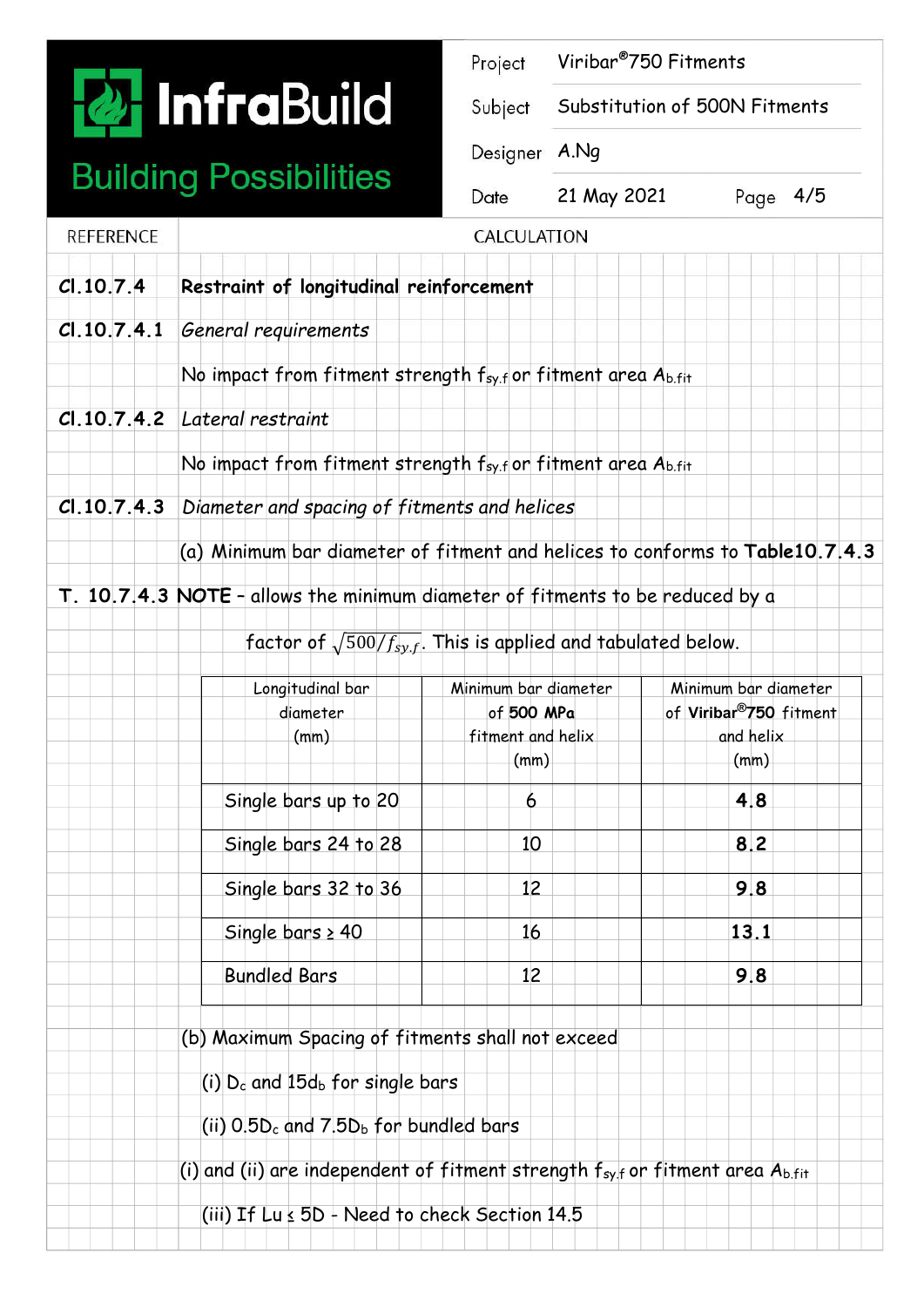**P.** InfraBuild

### **Building Possibilities**

| Project       | Viribar <sup>®</sup> 750 Fitments |      |     |
|---------------|-----------------------------------|------|-----|
| Subject       | Substitution of 500N Fitments     |      |     |
| Designer A.Nq |                                   |      |     |
| Date          | 21 May 2021                       | Page | 5/5 |
| CALCULATION   |                                   |      |     |

| <b>REFERENCE</b> |                                                                                          |                                                   | CALCULATION                                                                         |              |  |  |
|------------------|------------------------------------------------------------------------------------------|---------------------------------------------------|-------------------------------------------------------------------------------------|--------------|--|--|
|                  |                                                                                          |                                                   | (c) Location of first or last fitment - independent of fitment strength fsy.for     |              |  |  |
|                  | fitment area A <sub>bfit</sub>                                                           |                                                   |                                                                                     |              |  |  |
| Cl.10.7.4.4      |                                                                                          | Detailing of fitments and helices                 |                                                                                     |              |  |  |
|                  |                                                                                          |                                                   | Independent of fitment strength fsy.for fitment area Ab.fit                         |              |  |  |
| C.14.5.4         | <b>Columns</b>                                                                           |                                                   |                                                                                     |              |  |  |
|                  |                                                                                          |                                                   | Only need to check this clause if the column is part of a seismic resisting frame   |              |  |  |
|                  |                                                                                          | The spacing of fitments shall not be greater than |                                                                                     |              |  |  |
|                  | (a) 8 times the diameter of the smallest longitudinal bar enclosed                       |                                                   |                                                                                     |              |  |  |
|                  | (b) 24 $\int \frac{f_{s y,f}}{500}$ times the diameter of the fitment bar                |                                                   |                                                                                     |              |  |  |
|                  | (c) One-half of the smallest cross-sectional dimension of the column                     |                                                   |                                                                                     |              |  |  |
|                  | (d) 300 mm                                                                               |                                                   |                                                                                     |              |  |  |
|                  | Only (b) is affected by the fitment strength $f_{sy,f}$ or fitment diameter $d_{b.f.}$ . |                                                   |                                                                                     |              |  |  |
|                  | The table below shows there is no change in the fitment spacing for the                  |                                                   |                                                                                     |              |  |  |
|                  |                                                                                          |                                                   | equivalent Viribar®750 fitment when the formula in (b) is applied.                  |              |  |  |
|                  |                                                                                          |                                                   | Clause 14.5.4 (b) - Maximum fitment spacing for column in a seismic resisting frame |              |  |  |
|                  | 500 MPa Fitments                                                                         | Maximum                                           | Viribar <sup>®</sup> 750                                                            | Maximum      |  |  |
|                  | Diameter (mm)                                                                            | Spacing (mm)                                      | <b>Fitments Diameter</b>                                                            | Spacing (mm) |  |  |
|                  |                                                                                          |                                                   |                                                                                     |              |  |  |
|                  | 10                                                                                       | 240                                               | (mm)<br>8.165                                                                       | 240          |  |  |
|                  | 12                                                                                       | 288                                               | 9.798                                                                               | 288          |  |  |